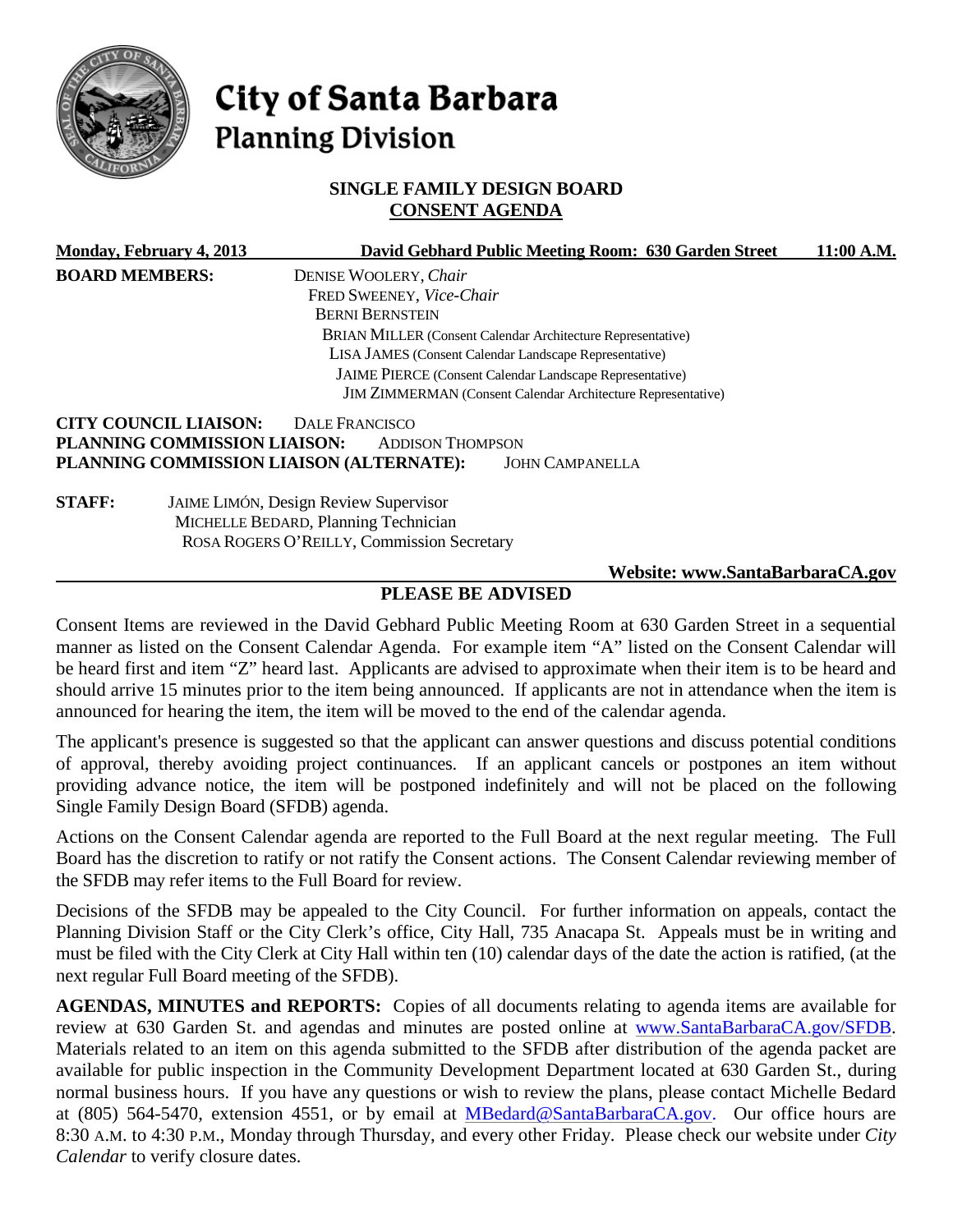**AMERICANS WITH DISABILITIES ACT:** In compliance with the Americans with Disabilities Act, if you need special assistance to gain access to, comment at, or participate in this meeting, please contact the Planning Division at (805) 564-5470, extension 4577. If possible, notification at least 48 hours prior to the meeting will enable the City to make reasonable arrangements in most cases.

**NOTICE:** On Thursday, January 31, 2013, this Agenda was duly posted on the indoor and outdoor bulletin boards at the Community Development Department, 630 Garden Street, and online at [www.SantaBarbaraCA.gov/SFDB.](http://www.santabarbaraca.gov/sfdb)

**PUBLIC COMMENT:** Any member of the public may address the Single Family Design Board Consent Representative for up to two minutes on any subject within their jurisdiction that is not scheduled for a public discussion before the Board.

#### **REVIEW AFTER FINAL**

#### **A. 163 LA JOLLA DR E-3/SD-3 Zone**

| Assessor's Parcel Number:  | 041-362-004              |
|----------------------------|--------------------------|
| <b>Application Number:</b> | MST2008-00515            |
| Owner:                     | Chevy Lane Holdings, LLC |
| Architect:                 | Peter Becker             |
| Agent:                     | Trish Allen, SEPPS, Inc. |

(Revised project for alterations to the existing 1,265 square foot one-story single-family residence with an attached 411 square foot two-car garage located on a 23,522 square foot lot in the Hillside Design District and within the appealable jurisdiction of the Coastal Zone. The revised proposal eliminates the previously approved 914 square foot one-story addition. The proposed alterations include a 15 square foot one-story addition for a laundry closet, alterations to the roof forms which including adding dormer roofs at the dining and living rooms and raising the ceiling height in the living room, replace all doors and windows with new, and a new asphalt shake roof. Other site alterations include a new 6-foot tall wood fence along the front yard of the property, a new flagstone pedestrian pathway, landscaping alterations, and a change to the driveway configuration. A portion of the new driveway, the new 42-inch tall pillars, and landscaping alterations are proposed to be located on the adjacent vacant property at 157 La Jolla Dr., which is owned by the same owner as 163 La Jolla Dr.)

#### **(Review After Final for revised project.)**

#### **NEW ITEM**

#### **B. 157 LA JOLLA DR E-3/SD-3 Zone**

Assessor's Parcel Number: 041-362-005 Application Number: MST2013-00044 Owner: 157 La Jolla, LLC Architect: Peter Becker Agent: Trish Allen, SEPPS, Inc.

(Proposal for a new driveway and turnaround, a new 42-inch single track gate and pillars, and landscaping on an existing vacant 25,000 square foot parcel in the Hillside Design District and within the appealable jurisdiction of the Coastal Zone. The proposed driveway would provide access to the existing single-family residence at 163 La Jolla Drive.)

#### **(Action may be taken if sufficient information is provided.)**